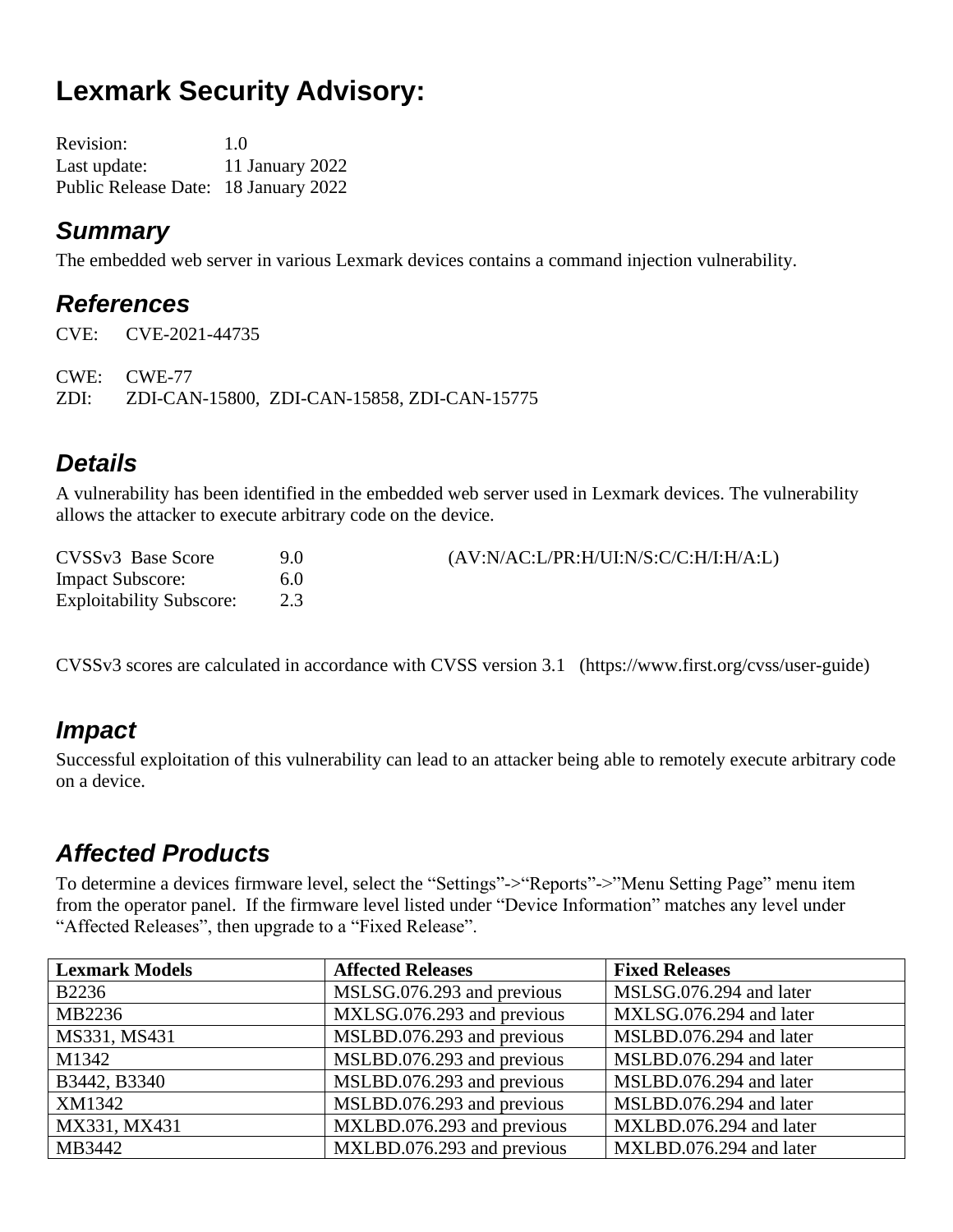| MS321, MS421, MS521, MS621  | MSNGM.076.293 and previous | MSNGM.076.294 and later |
|-----------------------------|----------------------------|-------------------------|
| M1242, M1246                | MSNGM.076.293 and previous | MSNGM.076.294 and later |
| B2338, B2442, B2546, B2650  | MSNGM.076.293 and previous | MSNGM.076.294 and later |
| MS622                       | MSTGM.076.293 and previous | MSTGM.076.294 and later |
| M3250                       | MSTGM.076.293 and previous | MSTGM.076.294 and later |
| MX321                       | MXNGM.076.293 and previous | MXNGM.076.294 and later |
| MB2338                      | MXNGM.076.293 and previous | MXNGM.076.294 and later |
| MX421, MX521, MX522, MX622  | MXTGM.076.293 and previous | MXTGM.076.294 and later |
| XM1242, XM1246, XM3250      | MXTGM.076.293 and previous | MXTGM.076.294 and later |
| MB2442. MB2546, MB2650      | MXTGM.076.293 and previous | MXTGM.076.294 and later |
| MS725, MS821, MS823, MS825  | MSNGW.076.293 and previous | MSNGW.076.294 and later |
| B2865                       | MSNGW.076.293 and previous | MSNGW.076.294 and later |
| MS822, MS826                | MSTGW.076.293 and previous | MSTGW.076.294 and later |
| M5255, M5270                | MSTGW.076.293 and previous | MSTGW.076.294 and later |
| MX721, MX722, MX822, MX826  | MXTGW.076.293 and previous | MXTGW.076.294 and later |
| XM5365, XM7355, XM7370      | MXTGW.076.293 and previous | MXTGW.076.294 and later |
| MB2770                      | MXTGW.076.293 and previous | MXTGW.076.294 and later |
| C3426                       | CSLBN.076.293 and previous | CSLBN.076.294 and later |
| CS431, CS439                | CSLBN.076.293 and previous | CSLBN.076.294 and later |
| CS331                       | CSLBL.076.293 and previous | CSLBL.076.294 and later |
| C3224, C3326                | CSLBL.076.293 and previous | CSLBL.076.294 and later |
| C <sub>2326</sub>           | CSLBN.076.293 and previous | CSLBN.076.294 and later |
| MC3426                      | CXLBN.076.293 and previous | CXLBN.076.294 and later |
| CX431                       | CXLBN.076.293 and previous | CXLBN.076.294 and later |
| XC2326                      | CXLBN.076.293 and previous | CXLBN.076.294 and later |
| MC3426                      | CXLBN.076.293 and previous | CXLBN.076.294 and later |
| MC3224, MC3326              | CXLBL.076.293 and previous | CXLBL.076.294 and later |
| CX331                       | CXLBL.076.293 and previous | CXLBL.076.294 and later |
| CS622                       | CSTZJ.076.293 and previous | CSTZJ.076.294 and later |
| C <sub>2240</sub>           | CSTZJ.076.293 and previous | CSTZJ.076.294 and later |
| CS421, CS521                | CSNZJ.076.293 and previous | CSNZJ.076.294 and later |
| C2325, C2425, C2535         | CSNZJ.076.293 and previous | CSNZJ.076.294 and later |
| CX522, CX622, CX625         | CXTZJ.076.293 and previous | CXTZJ.076.294 and later |
| XC2235, XC4240              | CXTZJ.076.293 and previous | CXTZJ.076.294 and later |
| MC2535, MC2640              | CXTZJ.076.293 and previous | CXTZJ.076.294 and later |
| CX421                       | CXNZJ.076.293 and previous | CXNZJ.076.294 and later |
| MC2325, MC2425              | CXNZJ.076.293 and previous | CXNZJ.076.294 and later |
| CX820, CX825, CS827, CX860  | CXTPP.076.293 and previous | CXTPP.076.294 and later |
| XC6152, XC6153, XC8155,     | CXTPP.076.293 and previous | CXTPP.076.294 and later |
| XC8160, XC8163              |                            |                         |
| CS820, CS827                | CSTPP.076.293 and previous | CSTPP.076.294 and later |
| C6160                       | CSTPP.076.293 and previous | CSTPP.076.294 and later |
| CS720, CS725, CS727, CS728  | CSTAT.076.293 and previous | CSTAT.076.294 and later |
| C4150                       | CSTAT.076.293 and previous | CSTAT.076.294 and later |
| CX725, CX727                | CXTAT.076.293 and previous | CXTAT.076.294 and later |
| XC4140, XC4143, XC4150,     | CXTAT.076.293 and previous | CXTAT.076.294 and later |
| XC4153                      |                            |                         |
| CS921, CS923, CS927         | CSTMH.076.293 and previous | CSTMH.076.294 and later |
| C9235                       | CSTMH.076.293 and previous | CSTMH.076.294 and later |
| CX920, CX921, CX922, CX923, | CXTMH.076.293 and previous | CXTMH.076.294 and later |